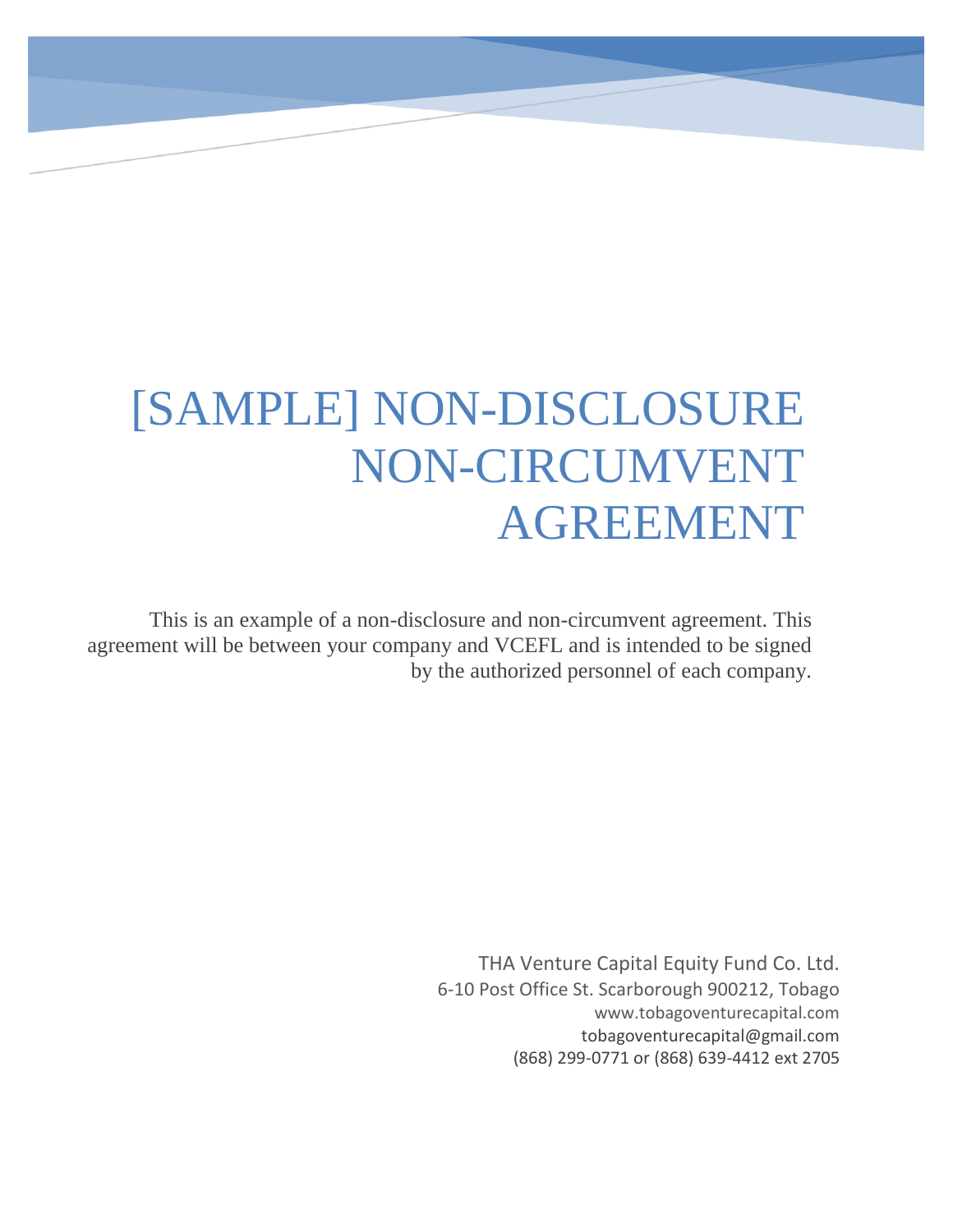This Non- Disclosure and Non-Circumvent Agreement (the "Agreement") is made this [INSERT DATE] day of [INSERT MONTH], [INSERT YEAR] **between THA VENTURE CAPITAL EQUITY FUND LIMITED** a company duly incorporated under the Companies Act 1995 of the Laws of Trinidad and Tobago, and having its registered office at Level 1, Victor E. Bruce Financial Complex, 6-10 Post Office Street, Scarborough 900212, Tobago, (hereinafter called **"VCEFL"**), **and** [**INSERT REGISTERED NAME OF COMPANY**] of [INSERT COMPANY ADDRESS] (hereinafter called **"[INSERT SHORT FORM OF COMPANY NAME]"**)**.**

## **WHEREAS:**

- (1) VCEFL and [INSERT SHORT FORM OF COMPANY NAME] are in discussions with each other to mutually explore opportunities for the provision of investment funding, financial advice, marketing solutions and business development services for research and development in Tobago; and
- (2) The parties agree that in the course of such ongoing discussions [INSERT SHORT FORM OF COMPANY NAME] may be privy to VCEFL's proprietary and confidential information regarding technical, marketing, financial, contact and other project information; and
- (3) The parties are desirous of protecting each other's confidential business information from unauthorized disclosure.
- (4) Both Parties confirm that any corporation, organization, subsidiaries or individual(s) of which is/are related to it or otherwise would benefit from is/are bound by this Agreement.

**NOW THEREFORE** the parties hereby mutually and irrevocably agree as follows:

## **1. Definitions**

In this Agreement, except where the context or subject matter is inconsistent therewith, the following terms shall have the following meanings:

- 1.1. "Confidential Information" means any and all data and other information (i) which is disclosed by VCEFL to [INSERT SHORT FORM OF COMPANY NAME] in written or other tangible form and clearly marked and/or understood as "Confidential", or (ii) which is disclosed orally or visually and designated as confidential at the time of the oral or visual disclosure and, further, within thirty (30) days after the oral or visual disclosure the summary of which is furnished to Recipient in writing clearly marked as "Confidential".
- 1.2. Confidential Information shall not include information that: (a) was in the public domain at the time it was disclosed or entered the public domain subsequent to such time through no fault of VCEFL (b) was in VCEFL's possession free of any obligation of confidence at the time of disclosure by the Applicant or (c) was rightfully communicated to VCEFL free of any obligations of confidence subsequent to the time of disclosure by the Applicant.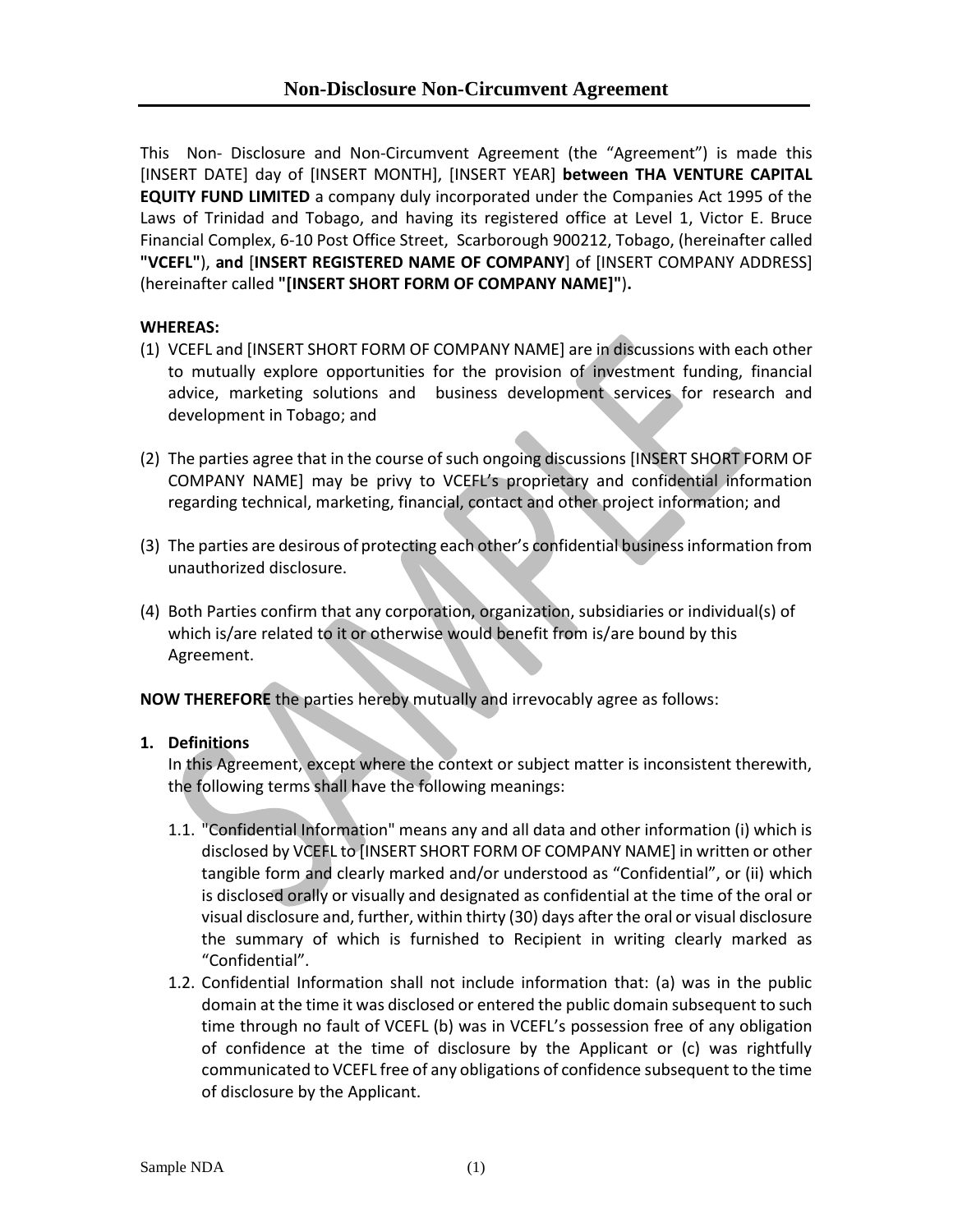# **Non-Disclosure Non-Circumvent Agreement**

1.3. "Intellectual Property Rights" means all rights, title and interest in and to any and all ideas, discoveries, inventions or creations, and know-how including, without limitation, patents, trade-marks, service marks, designs, integrated circuit topographies, copyrights, including applications for any of the foregoing, as well as design rights, confidential information, trade secrets and any other similar intellectual property rights protected in Trinidad and Tobago and in any other country.

# **2. Ownership**

2.1. VCEFL agrees that Confidential Information imparted to it related to the said request for funding subsequent to the execution of this Agreement shall remain the sole property of [INSERT SHORT FORM OF COMPANY NAME]. Any and all printed, typed, written or other material obtained by VCEFL with respect to Confidential Information shall remain be and remain the exclusive property of [INSERT SHORT FORM OF COMPANY NAME].

# **3. Non Circumvention**

# **[INSERT SHORT FORM OF COMPANY NAME] hereby agrees:**

- 3.1. That neither it nor any corporations, subsidiaries, associates, assigns, designees, partners, entities, employees and/or consultants with whom it is associated, will make and/or attempt to make any contact with, deal or otherwise become involved in any transaction with any institution, corporation, partnership, entity or individual revealed to it by VCEFL , or any other parties with whom it may come in contact in the course of business transacted due to the efforts of any of the parties to this Agreement, without discussing the pertinent details of such transactions with such party and obtaining the expressed written consent of VCEFL .
- 3.2. That it shall keep totally confidential any and all names, facsimile and telephone numbers, plans, strategies, agreements, concessions and/or any other matters arising between the parties hereto, not disclosing to any other person or entity any such.
- 3.3. That it shall not in any manner solicit or accept any business from sources, named suppliers, distributors, manufacturers or their affiliates that are made available by VCEFL to this Agreement without VCEFL's express written permission.
- 3.4. That it will not reveal or contact directly any VCEFL's named investors, financiers, creditors, equity partners, bankers, developers, contractors, service suppliers, distributors and manufacturers and will not circumvent, either directly or indirectly.
- 3.5. If [INSERT SHORT FORM OF COMPANY NAME] does not proceed with any transaction(s) or relationship with VCEFL, [INSERT SHORT FORM OF COMPANY NAME] shall notify VCEFL of that decision and, at that time or at any time, for any reason, VCEFL shall return to [INSERT SHORT FORM OF COMPANY NAME] documents relating to Confidential Information in its possession supplied, compiled or prepared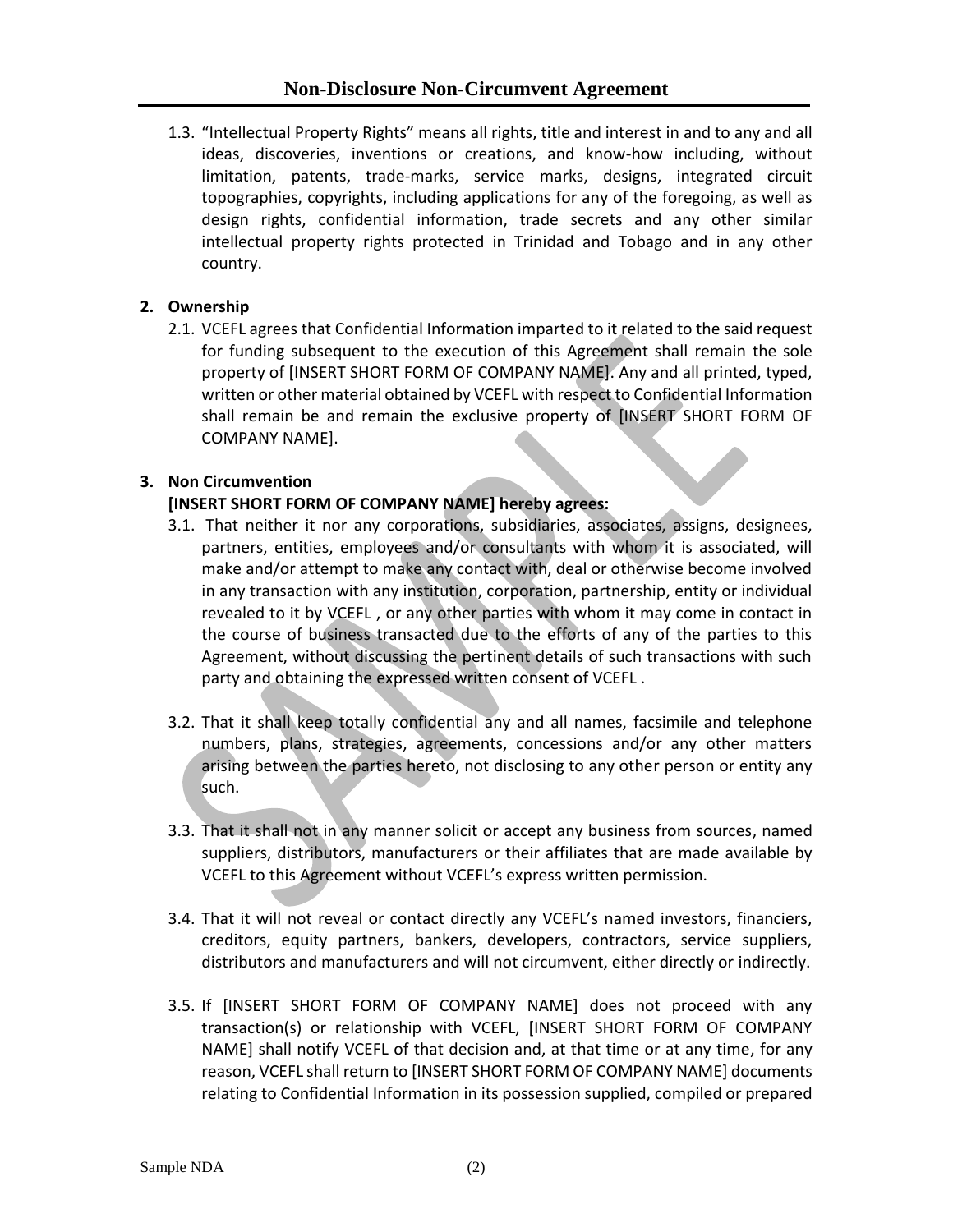by [INSERT SHORT FORM OF COMPANY NAME] and shared with VCEFL in connection with the request for investment forthwith upon receipt of a written request to such effect made by [INSERT SHORT FORM OF COMPANY NAME]. The returning of materials shall not relieve VCEFL from compliance with other terms and conditions of this Agreement.

# **4. Confidentiality and Non-Disclosure**

- 4.1. Both Parties shall treat each other's Confidential Information received under this Agreement as proprietary property and maintain such Confidential Information in strict confidence. Neither Party shall disclose any of the other's Confidential Information to any third party or person except the employees of the parties or its subsidiaries who have a legitimate need to know such Confidential Information but only to the extent necessary to evaluate or carry out a proposed transaction or relationship with the party and only if such disclosure is approved in writing and in advance of such disclosure. The Parties shall take reasonable and appropriate action by instruction to or agreement with its employees and its Subsidiaries who are permitted access to Discloser's Confidential Information to satisfy its obligations hereunder.
- 4.2. Nothing in this Agreement shall be construed as granting any rights to VCEFL, by license directly or indirectly, under any patent, trademark, trade secret or other intellectual property.
- 4.3. The Parties may disclose each other's Confidential Information if and to the extent that such disclosure is required by court order, provided that either party provides the other with prompt written notification thereof, thereby giving a reasonable opportunity to review the disclosure before it is made and to interpose its own objection to the disclosure.
- 4.4. VCEFL hereby agrees:
	- 4.4.1.To keep secret all Confidential Information made available to VCEFL in connection with the request for investment funding.
	- 4.4.2.To keep secret and make no use, except for the specific purposes of the consideration of the application, and to take all necessary measures and precautions in order to maintain the confidential, proprietary and secret nature an character, of any or all Confidential Information that [INSERT SHORT FORM OF COMPANY NAME] may provide or furnish to VCEFL, or disclose orally or in writing to VCEFL.
	- 4.4.3.That it will not directly or indirectly disclose to others, use for its own benefit or copy or name notes or records of any Confidential Information that [INSERT SHORT FORM OF COMPANY NAME] may provide or furnish to VCEFL or disclose orally or in writing to VCEFL.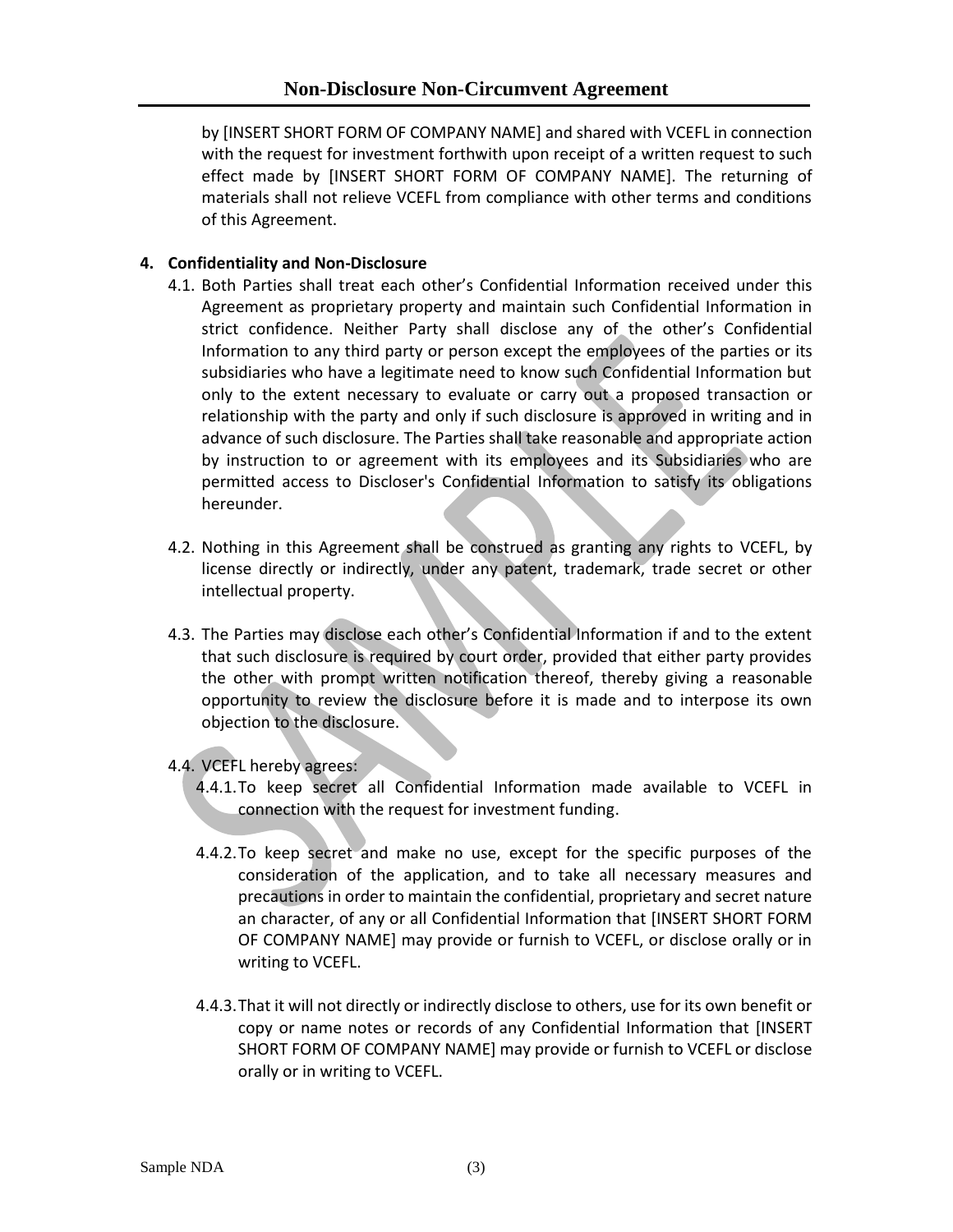- 5. Neither the holding of discussions nor the exchange of material or information shall be construed as an obligation of VCEFL to enter into any other agreement with [INSERT SHORT FORM OF COMPANY NAME] or prohibit VCEFL from providing the same or similar information to other parties and entering into agreements with other parties. VCEFL reserves the right, in its sole discretion, to reject any and all proposals made by [INSERT SHORT FORM OF COMPANY NAME] or its representatives with regard to a transaction between [INSERT SHORT FORM OF COMPANY NAME] and VCEFL and to terminate discussions and negotiations with [INSERT SHORT FORM OF COMPANY NAME] at any time.
- 6. [INSERT SHORT FORM OF COMPANY NAME] understands and acknowledges that any disclosure or misappropriation of any of the Confidential Information in violation of this Agreement may cause VCEFL irreparable harm, the amount of which may be difficult to ascertain, and therefore agrees that VCEFL shall have the right to apply to a court of competent jurisdiction for specific performance and/or an order restraining and enjoining any such further disclosure or breach and for such other relief as VCEFL shall deem appropriate. Such right of VCEFL is to be in addition to the remedies otherwise available to VCEFL at law or in equity. [INSERT SHORT FORM OF COMPANY NAME] expressly waives the defense that a remedy in damages will be adequate and any requirement in an action for specific performance or injunction for the posting of a bond by VCEFL. The parties hereby agree that the existence of any claims which the [INSERT SHORT FORM OF COMPANY NAME] may have against VCEFL, whether under this Agreement or otherwise, shall not be a defense to the enforcement by VCEFL of any of its rights hereunder.

## **7. Duration and Term**

- 7.1. The effective date of this Agreement shall be on the date of the execution thereof.
- 7.2. The Non-Disclosure provisions of this Agreement shall continue in full force and effect at all times. The NON-CIRCUMVENTION provisions of this Agreement shall continue in full force and effect for a period of three (3) years from the date hereof and is to be applied to any and all transactions entertained by the signatories including transactions, which involve subsidiaries and/or companies or entities, including the present transaction.
- 7.3. This agreement shall survive the termination of any discussions or ongoing relationship with VCEFL.

## **8. Notice**

- 8.1. Any notice provided for in this Agreement shall be in writing and will be deemed to have been given: (i) three (3)days after having been mailed by certified or registered mail; (ii) where personal service delivery is made; (iii) where delivery is made by facsimile and a receipt thereof has been retained.
- 8.2. Addressing and delivery is to be made as follows: **If to VCEFL:**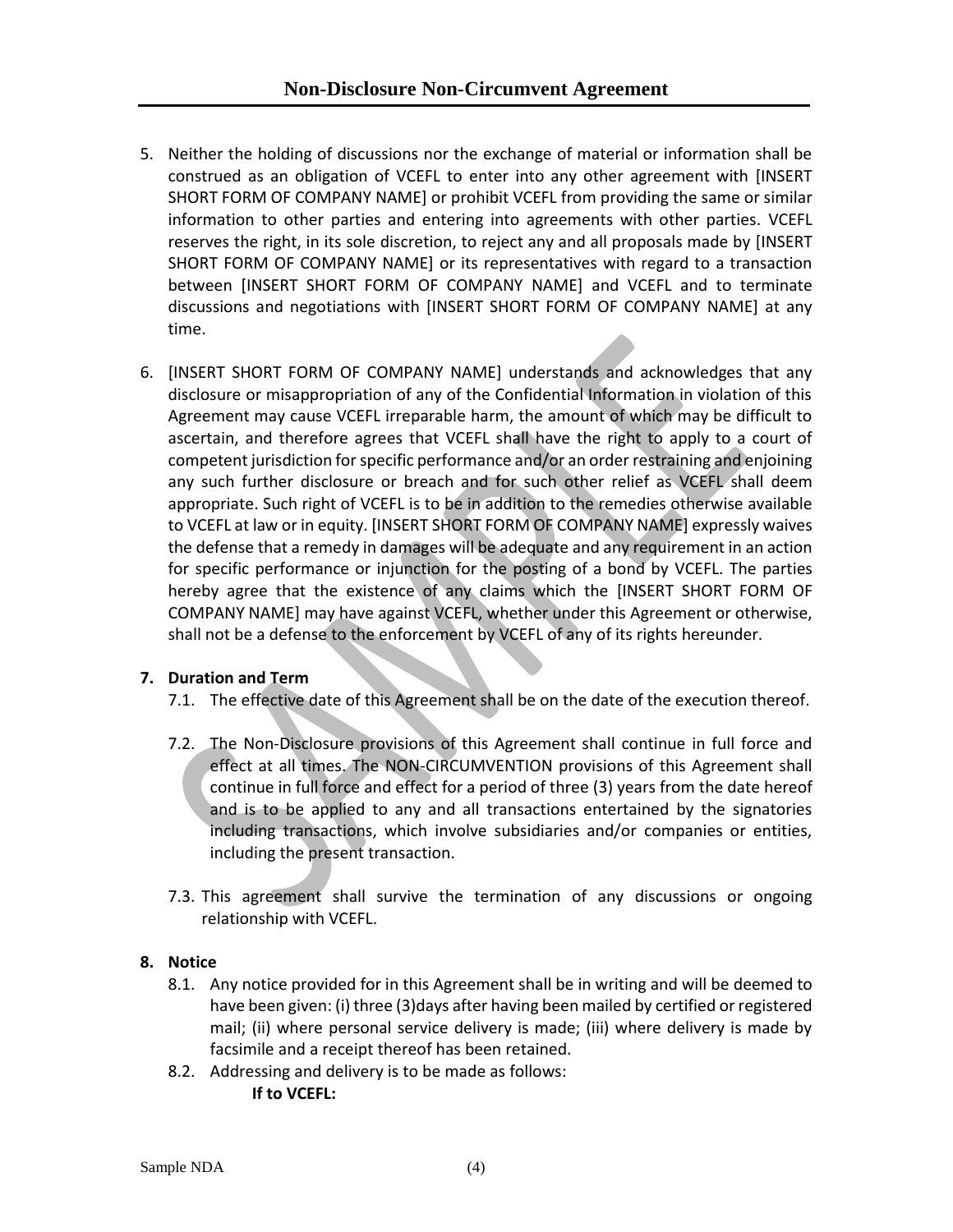Venture Capital Equity Fund Ltd. (VCEFL) Level 1, Victor E. Bruce Financial Complex 6-10 Post Office St. Scarborough 900212 Tobago

## **If to [INSERT SHORT FORM OF COMPANY NAME]**

……………………………………………………………. …………………………………………………………….. ……………………………………………………………… ……………………………………………………………..

#### **9. General Provisions**

#### **9.1. Modification**

This agreement constitutes the full and complete understanding of the parties with respect to the subject matter hereof and supersedes all prior or contemporaneous proposals, agreements, representations and understandings, whether written or oral with respect to the subject matter and may not be amended or modified except in writing signed by each of the parties. This agreement does not limit any rights that VCEFL may have under trade secret or any other laws that may be available to VCEFL.

#### **9.2. Binding Agreement**

This Agreement and each party's obligations hereunder shall be binding on the representatives, assigns, and successors of such party and shall inure to the benefit of the assigns and successors of such party.

#### **9.3. Governing Law**

This agreement shall be governed by and construed in accordance with the laws of Trinidad and Tobago.

**IN WITNESS WHEREOF**, the parties have caused this Agreement to be executed as of the day, date and year first written above.

## **ON BEHALF OF VCEFL**

Signed by [INSERT NAME] (1998)

) \_\_\_\_\_\_\_\_\_\_\_\_\_\_\_\_\_\_\_\_\_\_\_\_\_\_\_ ) Authorized Signature ) [INSERT NAME], [INSERT TITLE] In the presence of: [INSERT NAME] THA Venture Capital Equity Fund Ltd.

\_\_\_\_\_\_\_\_\_\_\_\_\_\_\_\_\_\_\_\_\_\_\_\_\_\_\_\_\_

**Witness**